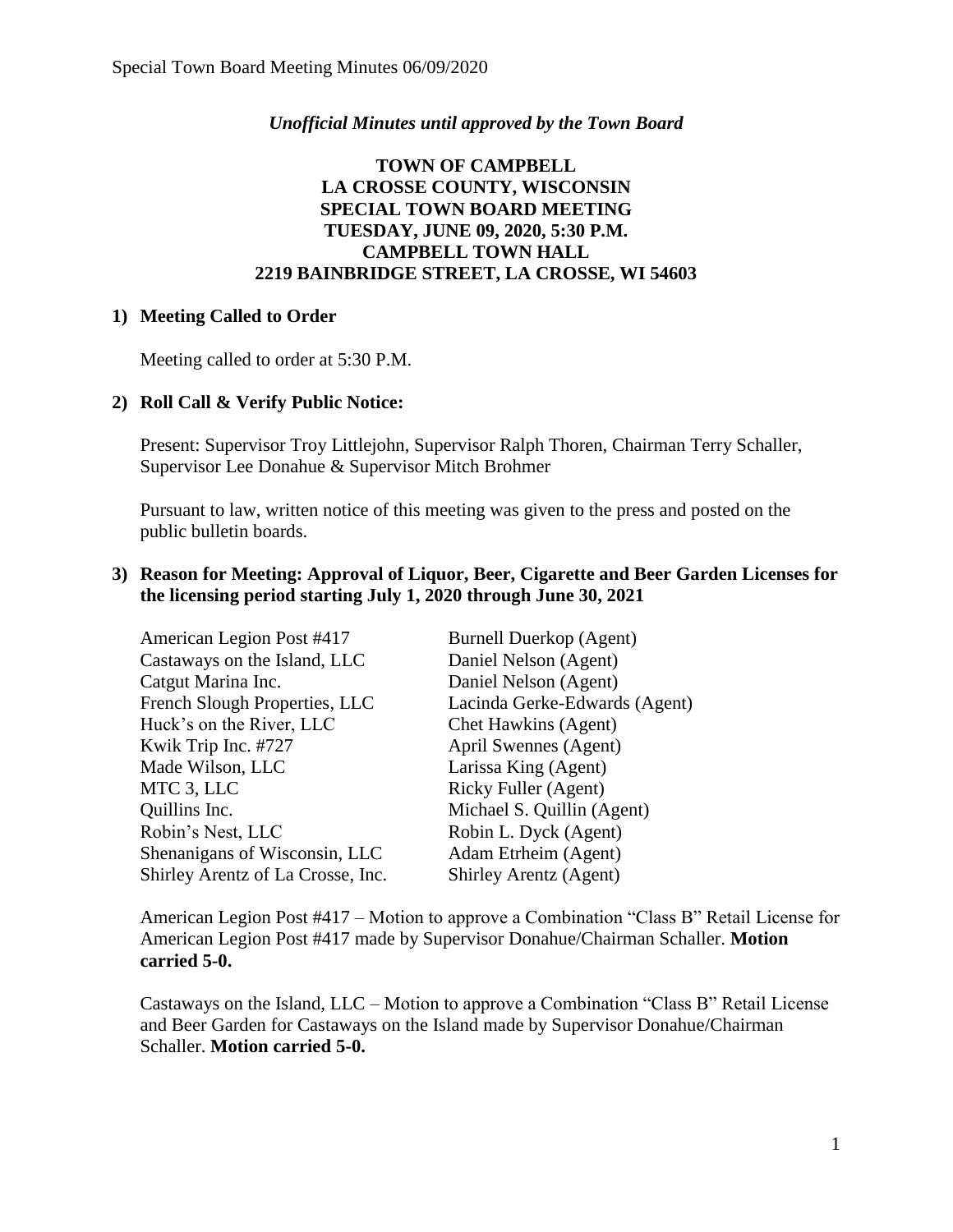Catgut Marina, Inc. – Motion to approve a Combination "Class B" Retail License and Beer Garden for Catgut Marina made by Supervisor Dunahue/Chairman Schaller. **Motion carried 5-0.**

French Slough Properties, LLC – Motion to approve a Combination "Class B" Retail License, Cigarette/Tobacco License, and Beer Garden for French Slough Properties made by Supervisor Thoren/Chairman Schaller. **Motion carried 5-0.**

Huck's on the River, LLC – Motion to approve a Combination "Class B" Retail License and Beer Garden for Huck's on the River made by Supervisor Donahue/Chairman Schaller. **Motion carried 5-0.**

Kwik Trip Inc. #727 – Motion to approve a Combination "Class A" Retail License and Cigarette/Tobacco License for Kwik Trip made by Supervisor Donahue/Chairman Schaller. **Motion carried 5-0.**

Made Wilson, LLC – Motion to approve a Combination "Class B" Retail License and Beer Garden for Made Wilson with the terms that the fire system in the kitchen is fixed before operation is allowed made by Supervisor Thoren/Chairman Schaller. **Motion carried 5-0.**

MTC 3, LLC – Motion to approve a Combination "Class B" Retail License for MTC 3 made by Supervisor Brohmer/Chairman Schaller. **Motion carried 5-0.**

Quillins Inc. – Motion to approve a Combination "Class A" Retail License and Cigarette/Tobacco License for Quillins made by Supervisor Donahue/Chairman Schaller. **Motion carried 5-0.**

Robin's Nest, LLC – Motion to approve a Combination "Class B" Retail License and Beer Garden for Robin's Nest made by Supervisor Donahue/Chairman Schaller. **Motion carried 5-0.**

Shenanigans of Wisconsin, LLC – Motion to approve a Combination "Class B" Retail License and Beer Garden for Shenanigans made by Supervisor Donahue/Chairman Schaller. **Motion carried 5-0.**

Shirley Arentz of La Crosse, Inc – Motion to approve a Combination "Class B" Retail License, Cigarette/Tobacco License, and Beer Garden for Shirley Arentz of La Crosse made by Supervisor Thoren/Chairman Schaller. **Motion carried 5-0.**

# **4) Approval of Operator's Licenses for new/renewal applicants**

Motion to approve operator's licenses for new/renewal applicants made by Supervisor Thoren/Chairman Schaller. **Motion carried 5-0.**